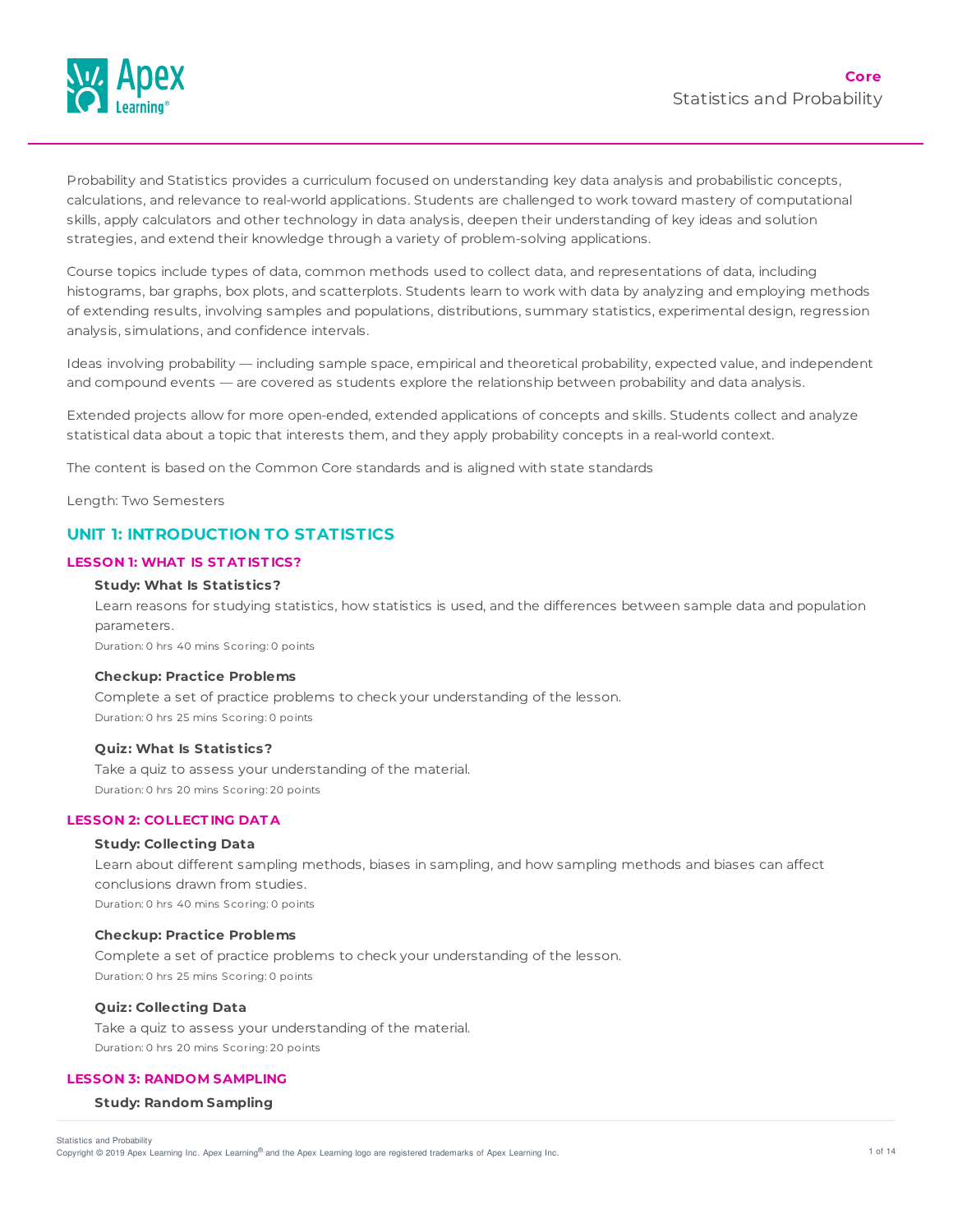Learn about different sampling methods, biases in sampling, and how sampling methods and biases can affect conclusions drawn from studies.

Duration: 0 hrs 40 mins Scoring: 0 points

### **Checkup: Practice Problems**

Complete a set of practice problems to check your understanding of the lesson. Duration: 0 hrs 25 mins Scoring: 0 points

### **Quiz: Random Sampling**

Take a quiz to assess your understanding of the material. Duration: 0 hrs 20 mins Scoring: 20 points

# **LESSON 4: EXPERIMENT AL DESIGN**

# **Study: Experimental Design**

Learn about experimental design, including but not limited to treatments, randomization, techniques to address extraneous factors, and appropriate conclusions. Duration: 0 hrs 40 mins Scoring: 0 points

### **Checkup: Practice Problems**

Complete a set of practice problems to check your understanding of the lesson. Duration: 0 hrs 25 mins Scoring: 0 points

### **Quiz: Experimental Design**

Take a quiz to assess your understanding of the material. Duration: 0 hrs 20 mins Scoring: 20 points

### **Discuss: Applying Experimental Design Concepts to Real-World Studies**

Join a three- to five-question discussion to practice methods learned in this unit. Duration: 0 hrs 20 mins Scoring: 30 points

### **LESSON 5: INT RODUCT ION T O ST AT IST ICS WRAP-UP**

#### **Practice: Assignment**

Submit your work for a set of 20 practice problems. Duration: 0 hrs 40 mins Scoring: 100 points

### **Review: Introduction to Statistics**

Prepare for the unit test by reviewing key concepts and skills. Duration: 0 hrs 30 mins Scoring: 0 points

### **T est (CS): Introduction to Statistics**

Take a computer-scored test to assess what you have learned in this unit. Duration: 0 hrs 40 mins Scoring: 50 points

### **T est (T S): Introduction to Statistics**

Take a teacher-scored test to assess what you have learned in this unit. Duration: 0 hrs 30 mins Scoring: 50 points

# **UNIT 2: DESCRIBING DATA GRAPHICALLY**

### **LESSON 1: CAT EGORICAL DAT A**

### **Study: Categorical Data**

Learn how to construct and interpret bar charts, pie graphs, and comparative bar charts. Duration: 0 hrs 40 mins Scoring: 0 points

### **Checkup: Practice Problems**

Complete a set of practice problems to check your understanding of the lesson. Duration: 0 hrs 25 mins Scoring: 0 points

### **Quiz: Categorical Data**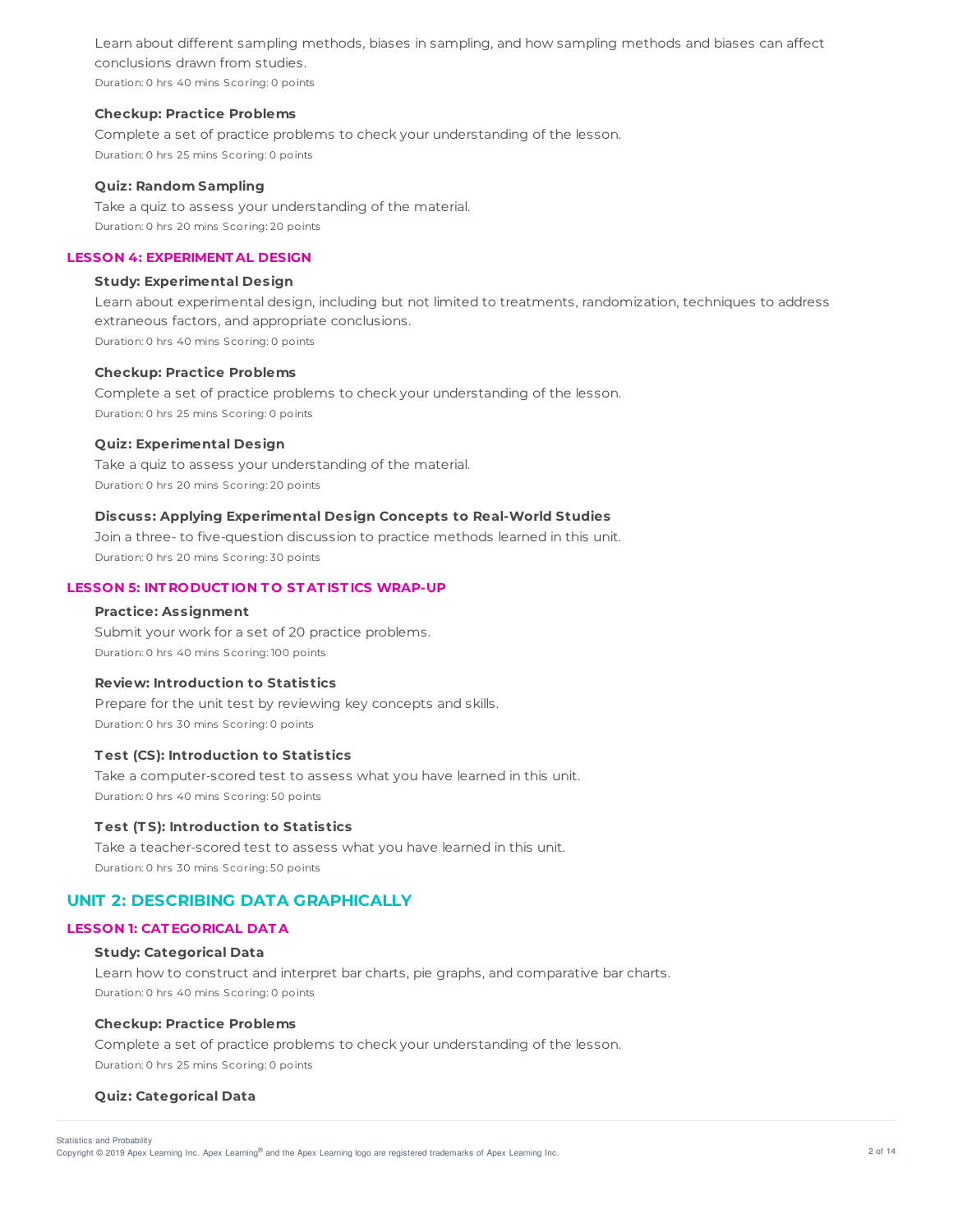Take a quiz to assess your understanding of the material. Duration: 0 hrs 20 mins Scoring: 20 points

### **LESSON 2: NUMERICAL DAT A**

## **Study: Numerical Data**

Learn how to construct and interpret stem-and-leaf plots, histograms, and dot plots along with comparative stem-andleaf and dot plots. Duration: 0 hrs 40 mins Scoring: 0 points

#### **Checkup: Practice Problems**

Complete a set of practice problems to check your understanding of the lesson. Duration: 0 hrs 25 mins Scoring: 0 points

# **Quiz: Numerical Data**

Take a quiz to assess your understanding of the material. Duration: 0 hrs 20 mins Scoring: 20 points

### **LESSON 3: TWO-WAY FREQUENCY T ABLES**

# **Study: T wo-Way Frequency T ables**

Learn how to build and use two-way frequency tables and two-way relative frequency tables. Understand how to find and use joint frequencies and marginal frequencies, and how to calculate conditional relative probabilities from a twoway table. Use two-way tables to recognize associations in data. Duration: 0 hrs 45 mins Scoring: 0 points

#### **Checkup: Practice Problems**

Check your understanding of the lesson. Duration: 0 hrs 25 mins Scoring: 0 points

# **Quiz: T wo-Way Frequency T ables**

Take a quiz to assess your understanding of the material. Duration: 0 hrs 25 mins Scoring: 20 points

### **LESSON 4: DESCRIBING DAT A GRAPHICALLY WRAP-UP**

## **Practice: Assignment**

Submit your work for a set of 20 practice problems. Duration: 0 hrs 40 mins Scoring: 100 points

## **Review: Describing Data Graphically**

Prepare for the unit test by reviewing key concepts and skills. Duration: 0 hrs 30 mins Scoring: 0 points

### **T est (CS): Describing Data Graphically**

Take a computer-scored test to assess what you have learned in this unit. Duration: 0 hrs 40 mins Scoring: 50 points

# **T est (T S): Describing Data Graphically**

Take a teacher-scored test to assess what you have learned in this unit. Duration: 0 hrs 30 mins Scoring: 50 points

# **UNIT 3: MEASURES OF CENTER AND SPREAD**

### **LESSON 1: MEASURES OF CENT ER**

#### **Study: Measures of Center**

Learn how to calculate and interpret measures of center, such as mean, median, and mode. Duration: 0 hrs 40 mins Scoring: 0 points

#### **Checkup: Practice Problems**

Complete a set of practice problems to check your understanding of the lesson. Duration: 0 hrs 25 mins Scoring: 0 points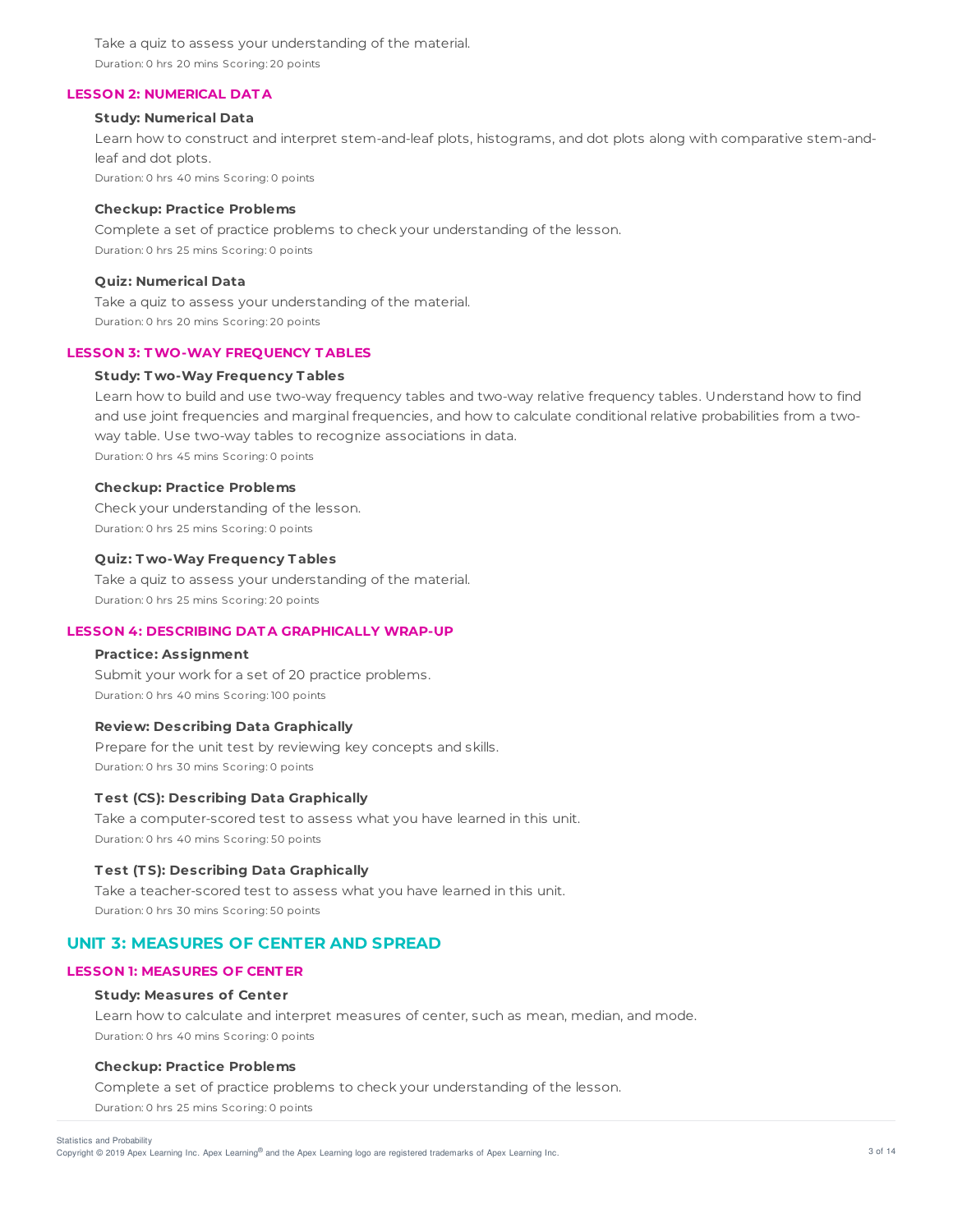#### **Quiz: Measures of Center**

Take a quiz to assess your understanding of the material. Duration: 0 hrs 20 mins Scoring: 20 points

## **LESSON 2: MEASURES OF SPREAD**

### **Study: Measures of Spread**

Learn how to calculate and interpret variance, standard deviation, range, interquartile range, and outliers. Duration: 0 hrs 40 mins Scoring: 0 points

#### **Checkup: Practice Problems**

Complete a set of practice problems to check your understanding of the lesson. Duration: 0 hrs 25 mins Scoring: 0 points

### **Quiz: Measures of Spread**

Take a quiz to assess your understanding of the material. Duration: 0 hrs 20 mins Scoring: 20 points

### **LESSON 3: BOX PLOT S**

### **Study: Box Plots**

Learn how to calculate and interpret box plots, comparative box plots, and modified box plots. Duration: 0 hrs 40 mins Scoring: 0 points

#### **Checkup: Practice Problems**

Complete a set of practice problems to check your understanding of the lesson. Duration: 0 hrs 25 mins Scoring: 0 points

### **Quiz: Box Plots**

Take a quiz to assess your understanding of the material. Duration: 0 hrs 20 mins Scoring: 20 points

### **LESSON 4: PROJECT**

### **Project: Project**

Use your knowledge, skills, and resources to make sense of and persevere in solving a real-world problem. Duration: 2 hrs Scoring: 80 points

# **LESSON 5: MEASURES OF CENT ER AND SPREAD WRAP-UP**

### **Practice: Assignment**

Submit your work for a set of 20 practice problems. Duration: 0 hrs 40 mins Scoring: 100 points

### **Review: Measures of Center and Spread**

Prepare for the unit test by reviewing key concepts and skills. Duration: 0 hrs 30 mins Scoring: 0 points

### **T est (CS): Measures of Center and Spread**

Take a computer-scored test to assess what you have learned in this unit. Duration: 0 hrs 40 mins Scoring: 50 points

### **T est (T S): Measures of Center and Spread**

Take a teacher-scored test to assess what you have learned in this unit. Duration: 0 hrs 30 mins Scoring: 50 points

# **UNIT 4: DESCRIBING DATA SETS**

# **LESSON 1: DESCRIBING DIST RIBUT IONS**

## **Study: Describing Distributions**

Learn how to describe distributions using measures of center, shape, and spread for single and comparative data sets. Duration: 0 hrs 40 mins Scoring: 0 points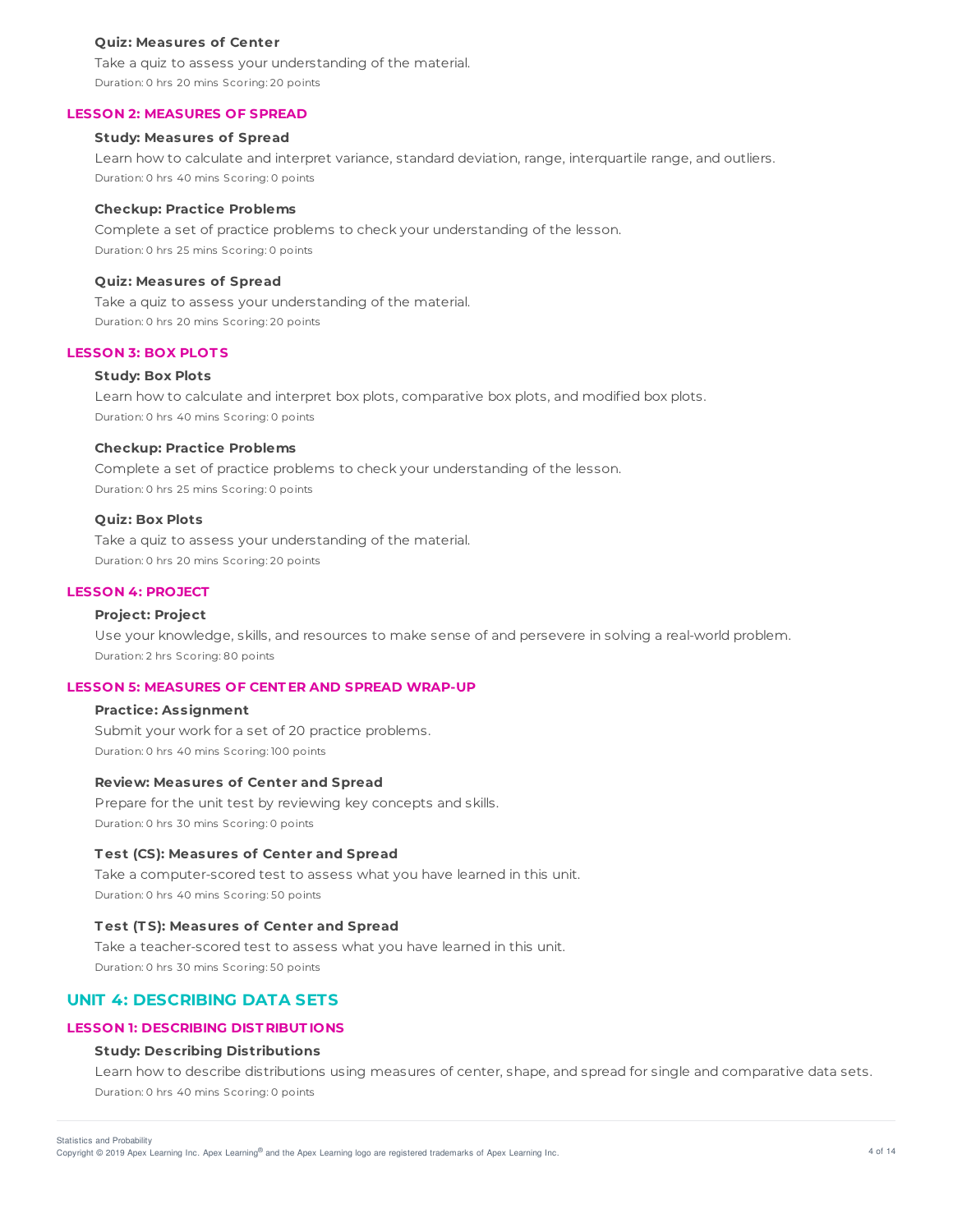### **Checkup: Practice Problems**

Complete a set of practice problems to check your understanding of the lesson. Duration: 0 hrs 25 mins Scoring: 0 points

#### **Quiz: Describing Distributions**

Take a quiz to assess your understanding of the material. Duration: 0 hrs 20 mins Scoring: 20 points

#### **Discuss: Displaying and Describing Real-World Data**

Join a three- to five-question discussion to practice methods learned in this unit. Duration: 0 hrs 20 mins Scoring: 30 points

## **LESSON 2: COMPARING DIST RIBUT IONS**

### **Study: Comparing Distributions**

Learn how to calculate the effects of transformations on the center, shape, and spread. Duration: 0 hrs 40 mins Scoring: 0 points

#### **Checkup: Practice Problems**

Complete a set of practice problems to check your understanding of the lesson. Duration: 0 hrs 25 mins Scoring: 0 points

#### **Quiz: Describing Data Sets Wrap-Up**

Take a quiz to assess your understanding of the material. Duration: 0 hrs 20 mins Scoring: 20 points

### **LESSON 3: T RANSFORMING UNIVARIAT E DAT A**

### **Study: T ransforming Univariate Data**

Learn how to calculate the effects of transformations on the center, shape, and spread. Duration: 0 hrs 40 mins Scoring: 0 points

### **Checkup: Practice Problems**

Complete a set of practice problems to check your understanding of the lesson. Duration: 0 hrs 25 mins Scoring: 0 points

#### **Quiz: T ransforming Univariate Data**

Take a quiz to assess your understanding of the material. Duration: 0 hrs 20 mins Scoring: 20 points

# **LESSON 4: DESCRIBING DAT A SET S WRAP-UP**

**Practice: Assignment** Submit your work for a set of 20 practice problems. Duration: 0 hrs 40 mins Scoring: 100 points

### **Review: Describing Data Sets**

Prepare for the unit test by reviewing key concepts and skills. Duration: 0 hrs 30 mins Scoring: 0 points

### **T est (CS): Describing Data Sets**

Take a computer-scored test to assess what you have learned in this unit. Duration: 0 hrs 40 mins Scoring: 50 points

## **T est (T S): Describing Data Sets**

Take a teacher-scored test to assess what you have learned in this unit. Duration: 0 hrs 30 mins Scoring: 50 points

# **UNIT 5: MODELING DATA**

## **LESSON 1: LINEAR MODELS IN DAT A**

**Study: Linear Models in Data**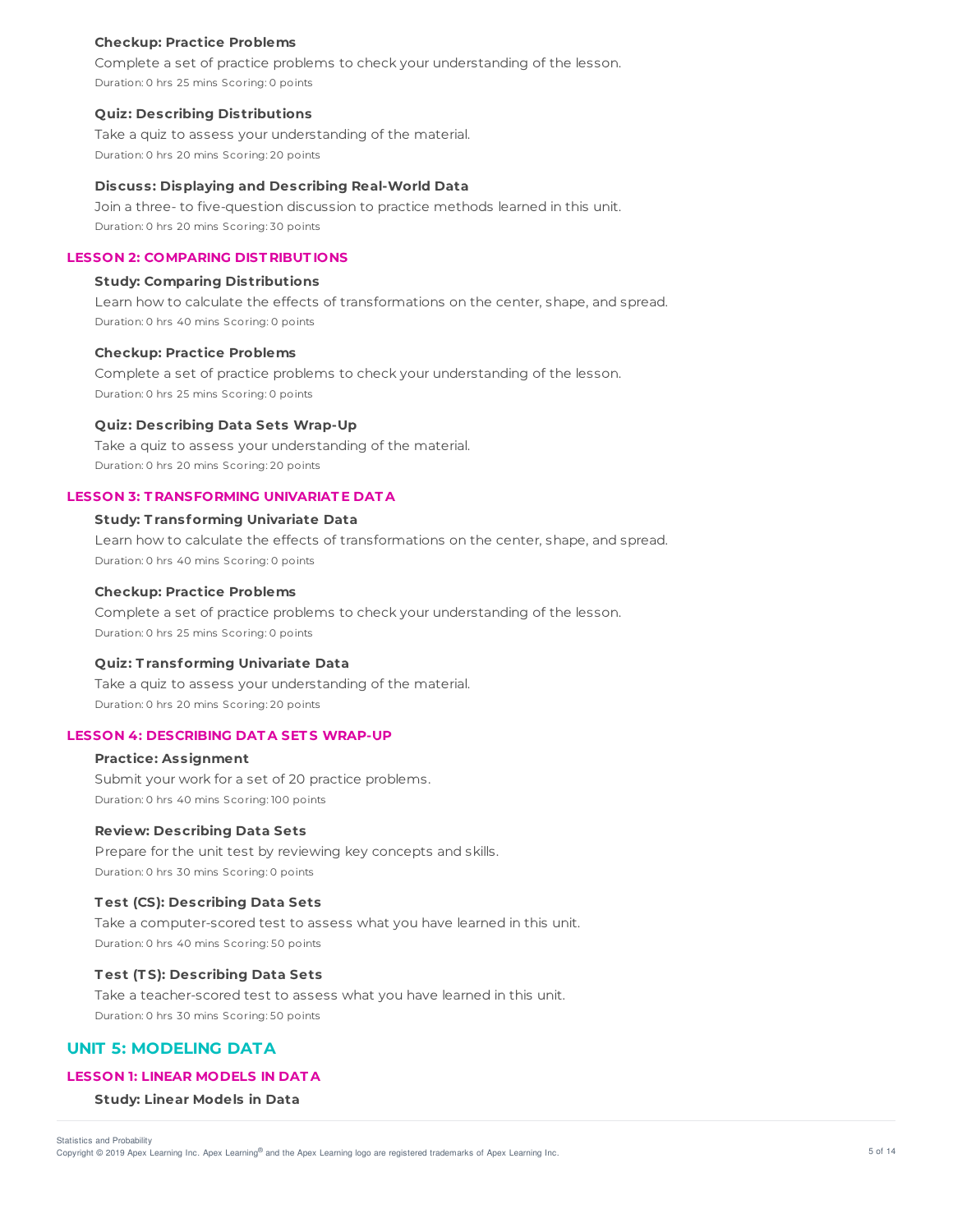Create scatterplots for bivariate data and recognize positive and negative correlations. Use a calculator to find correlation coefficients, and understand what the result says about the strength of the correlation. Know that correlation does not imply causation.

Duration: 0 hrs 45 mins Scoring: 0 points

#### **Checkup: Practice Problems**

Check your understanding of the lesson. Duration: 0 hrs 25 mins Scoring: 0 points

# **Quiz: Linear Models in Data**

Take a quiz to assess your understanding of the material. Duration: 0 hrs 25 mins Scoring: 20 points

# **LESSON 2: CORRELAT ION**

# **Study: Correlation**

Learn how to calculate and interpret Pearson's sample correlation coefficient. Duration: 0 hrs 40 mins Scoring: 0 points

#### **Checkup: Practice Problems**

Complete a set of practice problems to check your understanding of the lesson. Duration: 0 hrs 25 mins Scoring: 0 points

# **Quiz: Correlation**

Take a quiz to assess your understanding of the material. Duration: 0 hrs 20 mins Scoring: 20 points

### **LESSON 3: REGRESSION MET HODS**

## **Study: Regression Methods**

Learn how to calculate a linear regression equation, interpret the slope and intercept in context, and identify influential points (compared to large residuals). Duration: 0 hrs 40 mins Scoring: 0 points

### **Checkup: Practice Problems**

Complete a set of practice problems to check your understanding of the lesson. Duration: 0 hrs 25 mins Scoring: 0 points

### **Quiz: Regression Methods**

Take a quiz to assess your understanding of the material. Duration: 0 hrs 20 mins Scoring: 20 points

# **LESSON 4: ASSESSING DAT A MODELS**

# **Study: Assessing Data Models**

Learn how to interpret correlation coefficients ( $r$ -values), coefficients of determination ( $r^2$ -values), and residual plots. Duration: 0 hrs 40 mins Scoring: 0 points

### **Checkup: Practice Problems**

Complete a set of practice problems to check your understanding of the lesson. Duration: 0 hrs 25 mins Scoring: 0 points

### **Quiz: Assessing Data Models**

Take a quiz to assess your understanding of the material. Duration: 0 hrs 20 mins Scoring: 20 points

### **LESSON 5: NONLINEAR MODELS**

## **Study: Nonlinear Models**

Learn how to apply nonlinear regression. Duration: 0 hrs 45 mins Scoring: 0 points

#### **Checkup: Practice Problems**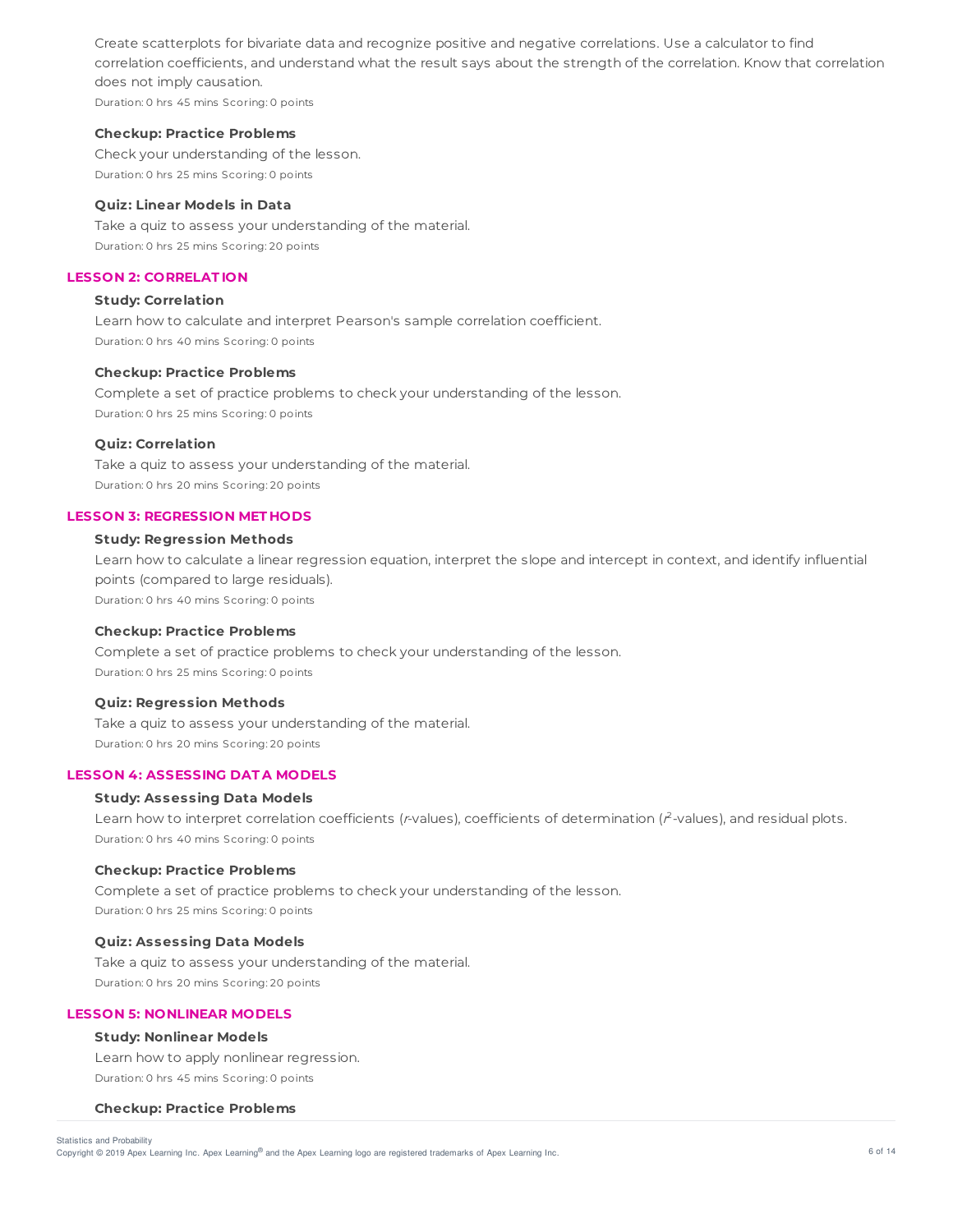Check your understanding of the lesson. Duration: 0 hrs 25 mins Scoring: 0 points

### **Quiz: Nonlinear Models**

Take a quiz to assess your understanding of the material. Duration: 0 hrs 25 mins Scoring: 20 points

### **LESSON 6: T RANSFORMING BIVARIAT E DAT A**

### **Study: T ransforming Bivariate Data**

Learn how to transform data so that a linear regression equation can be used to model nonlinear relationships. Duration: 0 hrs 40 mins Scoring: 0 points

### **Checkup: Practice Problems**

Complete a set of practice problems to check your understanding of the lesson. Duration: 0 hrs 25 mins Scoring: 0 points

### **Quiz: T ransforming Bivariate Data**

Take a quiz to assess your understanding of the material. Duration: 0 hrs 20 mins Scoring: 20 points

#### **Discuss: T ransforming Real-World Bivariate Data**

Join a three- to five-question discussion to practice methods learned in this unit. Duration: 0 hrs 20 mins Scoring: 30 points

### **LESSON 7: MODELING DAT A WRAP-UP**

### **Practice: Assignment**

Submit your work for a set of 20 practice problems. Duration: 0 hrs 40 mins Scoring: 100 points

## **Review: Modeling Data**

Prepare for the unit test by reviewing key concepts and skills. Duration: 0 hrs 30 mins Scoring: 0 points

### **T est (CS): Modeling Data**

Take a computer-scored test to assess what you have learned in this unit. Duration: 0 hrs 40 mins Scoring: 50 points

### **T est (T S): Modeling Data**

Take a teacher-scored test to assess what you have learned in this unit. Duration: 0 hrs 30 mins Scoring: 50 points

# **UNIT 6: SEMESTER 1 REVIEW AND EXAM**

## **LESSON 1: SEMEST ER 1 REVIEW AND EXAM**

### **Review: Wrap-Up and Review**

Prepare for the course exam by reviewing key concepts covered in this course. Duration: 1 hr Scoring: 0 points

### **Exam: Semester 1 Exam**

Take a computer-scored exam to demonstrate your mastery of concepts and skills covered in this course. Duration: 0 hrs 50 mins Scoring: 200 points

# **UNIT 7: INTRODUCTION TO PROBABILITY**

### **LESSON 1: RANDOM OUT COMES, SAMPLE SPACES, AND EVENT S**

### **Study: Random Outcomes, Sample Spaces, and Events**

Explore sample spaces, events, and outcomes. Find probabilities of events and complements of events. Duration: 0 hrs 35 mins Scoring: 0 points

#### **Checkup: Practice Problems**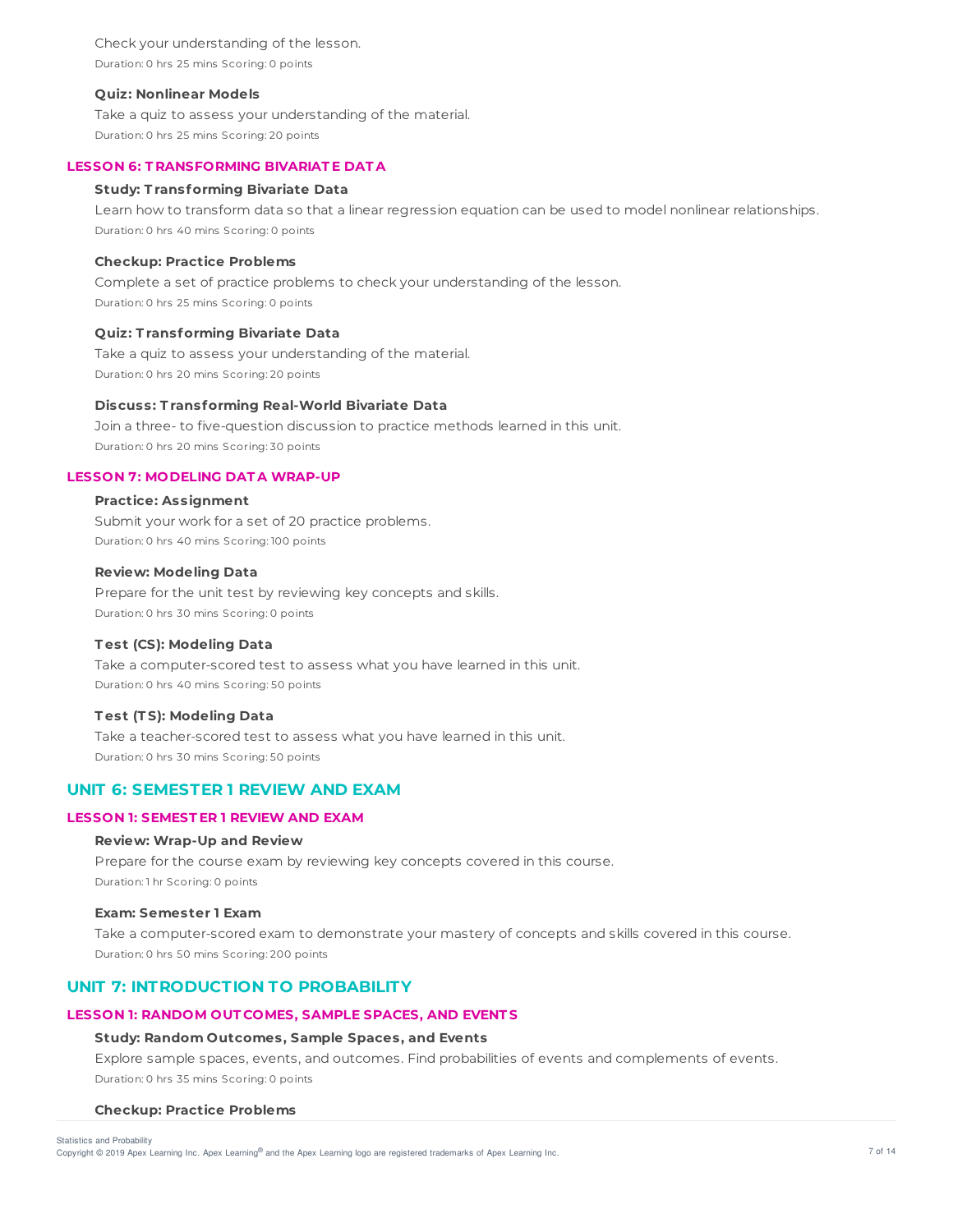Check your understanding of the lesson. Duration: 0 hrs 25 mins Scoring: 0 points

### **Quiz: Random Outcomes, Sample Spaces, and Events**

Take a quiz to check your understanding of what you have learned. Duration: 0 hrs 20 mins Scoring: 20 points

### **LESSON 2: PERMUT AT IONS AND COMBINAT IONS**

### **Study: Permutations and Combinations**

Learn definitions of permutations and combinations. Decide whether a situation involves permutations or combinations. Find the number of permutations or combinations for a given situation. Find probabilities using permutations and combinations.

Duration: 0 hrs 35 mins Scoring: 0 points

### **Checkup: Practice Problems**

Check your understanding of the lesson. Duration: 0 hrs 25 mins Scoring: 0 points

#### **Quiz: Permutations and Combinations**

Take a quiz to check your understanding of what you have learned. Duration: 0 hrs 20 mins Scoring: 20 points

# **LESSON 3: INDEPENDENT AND DEPENDENT EVENT S**

### **Study: Independent and Dependent Events**

Use the general addition rule to find probabilities of compound events. Learn the definitions of independent and dependent events, and classify events as independent or dependent. Find  $P(A \text{ and } B)$  for independent events. Duration: 0 hrs 35 mins Scoring: 0 points

### **Checkup: Practice Problems**

Check your understanding of the lesson. Duration: 0 hrs 25 mins Scoring: 0 points

### **Quiz: Independent and Dependent Events**

Take a quiz to check your understanding of what you have learned. Duration: 0 hrs 20 mins Scoring: 20 points

# **LESSON 4: CONDIT IONAL PROBABILIT Y**

### **Study: Conditional Probability**

Learn how to identify and solve conditional probability problems. Use conditional probability concepts to test events for independence. Duration: 0 hrs 35 mins Scoring: 0 points

#### **Checkup: Practice Problems**

Check your understanding of the lesson. Duration: 0 hrs 25 mins Scoring: 0 points

### **Quiz: Conditional Probability**

Take a quiz to check your understanding of what you have learned. Duration: 0 hrs 20 mins Scoring: 20 points

### **LESSON 5: INT RODUCT ION T O PROBABILIT Y WRAP-UP**

#### **Checkup: Assignment**

Check your understanding of the topics in this unit. Duration: 0 hrs 25 mins Scoring: 0 points

### **Review: Introduction to Probability**

Prepare for the unit test by reviewing key concepts and skills. Duration: 0 hrs 30 mins Scoring: 0 points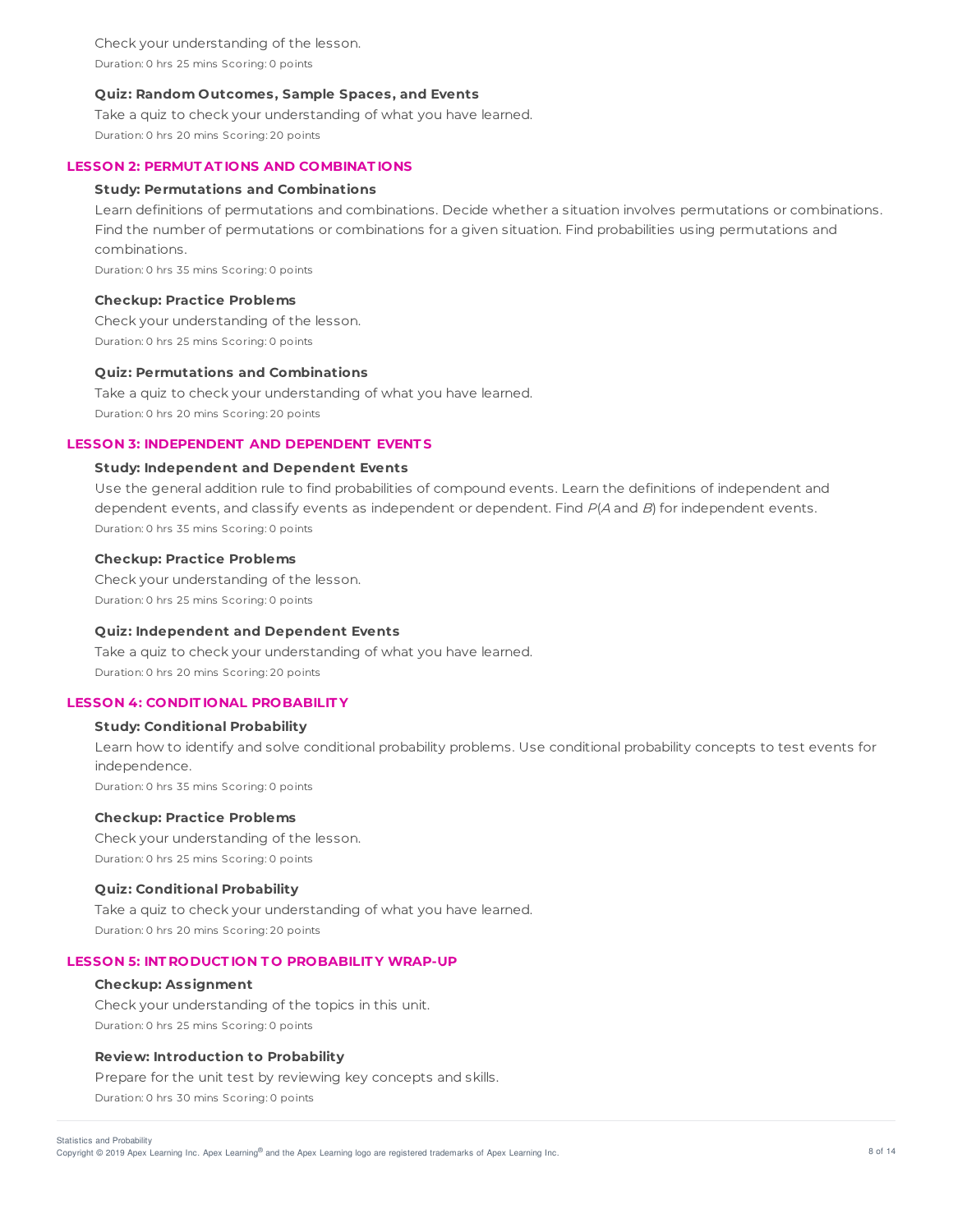## **T est (CS): Introduction to Probability**

Take a computer-scored test to check what you have learned in this unit. Duration: 0 hrs 40 mins Scoring: 50 points

### **T est (T S): Introduction to Probability**

Take a teacher-scored test to check what you have learned in this unit. Duration: 0 hrs 30 mins Scoring: 50 points

# **UNIT 8: APPLICATIONS OF PROBABILITY**

# **LESSON 1: USING TWO-WAY FREQUENCY T ABLES**

### **Study: Using T wo-Way Frequency T ables**

Identify joint and marginal frequencies. Use two-way tables to find probabilities and conditional probabilities. Use twoway tables to test for independence and to help make decisions.

Duration: 0 hrs 35 mins Scoring: 0 points

### **Checkup: Practice Problems**

Check your understanding of the lesson. Duration: 0 hrs 25 mins Scoring: 0 points

### **Quiz: Using T wo-Way Frequency T ables**

Take a quiz to check your understanding of what you have learned. Duration: 0 hrs 20 mins Scoring: 20 points

# **LESSON 2: EXPECT ED VALUE AND FAIR DECISIONS**

### **Study: Expected Value and Fair Decisions**

Learn how to simulate a random event using random number generators and rows of random digits and use results to estimate probabilities empirically. Duration: 0 hrs 40 mins Scoring: 0 points

**Checkup: Practice Problems**

# Complete a set of practice problems to check your understanding of the lesson.

Duration: 0 hrs 25 mins Scoring: 0 points

### **Quiz: Expected Value and Fair Decisions**

Take a quiz to assess your understanding of the material. Duration: 0 hrs 20 mins Scoring: 20 points

# **LESSON 3: SIMULAT IONS**

# **Study: Simulations**

Learn how to simulate a random event using random number generators and rows of random digits and use results to estimate probabilities empirically. Duration: 0 hrs 40 mins Scoring: 0 points

#### **Checkup: Practice Problems**

Complete a set of practice problems to check your understanding of the lesson. Duration: 0 hrs 25 mins Scoring: 0 points

#### **Quiz: Simulations**

Take a quiz to assess your understanding of the material. Duration: 0 hrs 20 mins Scoring: 20 points

# **Discuss: Using Simulations to Explore Real-World Concerns**

Join a three- to five-question discussion to practice methods learned in this unit. Duration: 0 hrs 20 mins Scoring: 30 points

### **LESSON 4: PROJECT**

### **Project: Project**

Use your knowledge, skills, and resources to make sense of and persevere in solving a real-world problem.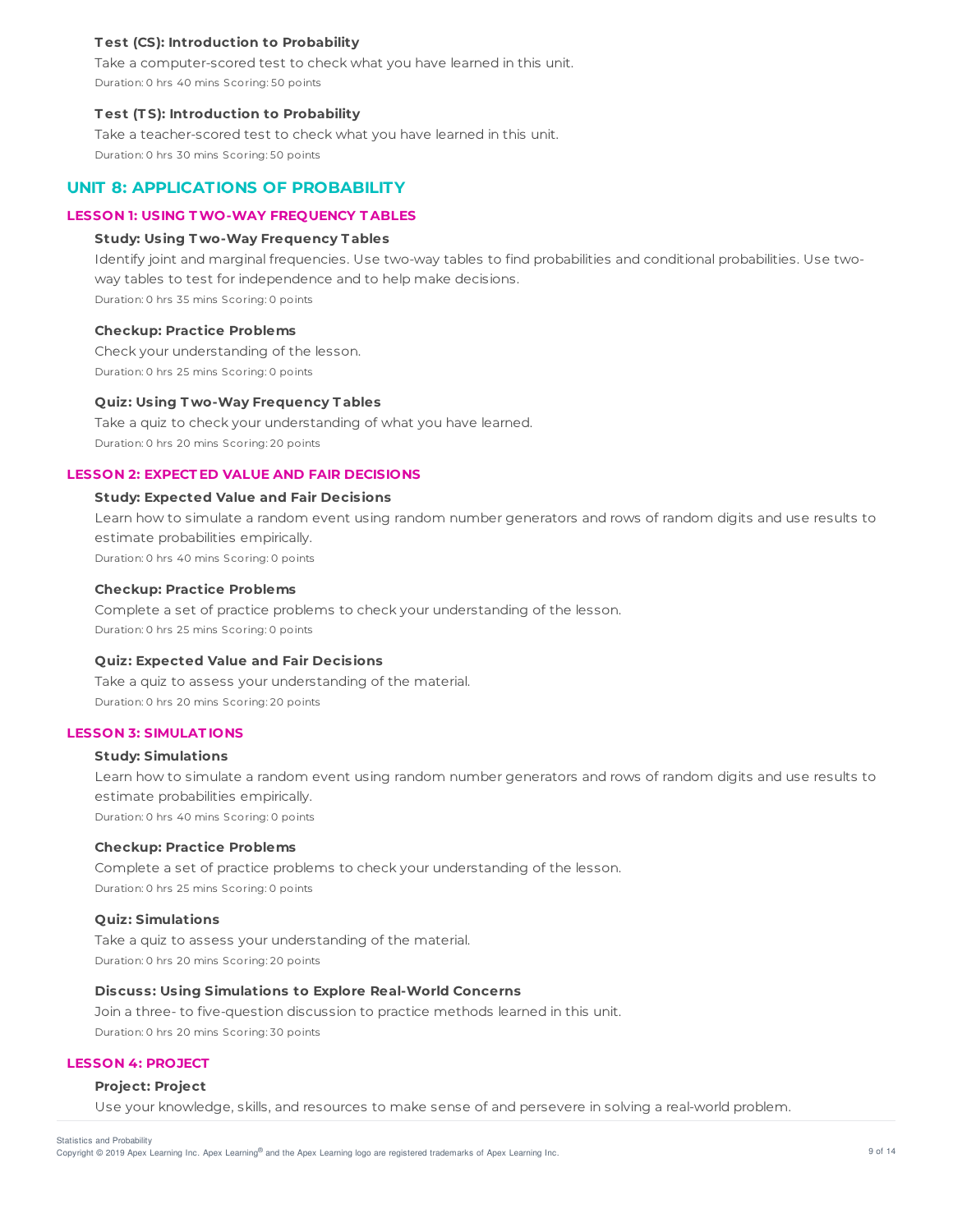Duration: 2 hrs Scoring: 80 points

## **LESSON 5: APPLICAT IONS OF PROBABILIT Y WRAP-UP**

### **Practice: Assignment**

Submit your work for a set of 20 practice problems. Duration: 0 hrs 40 mins Scoring: 100 points

#### **Review: Applications of Probability**

Prepare for the unit test by reviewing key concepts and skills. Duration: 0 hrs 30 mins Scoring: 0 points

#### **T est (CS): Applications of Probability**

Take a computer-scored test to assess what you have learned in this unit. Duration: 0 hrs 40 mins Scoring: 50 points

#### **T est (T S): Applications of Probability**

Take a teacher-scored test to assess what you have learned in this unit. Duration: 0 hrs 30 mins Scoring: 50 points

# **UNIT 9: DISCRETE PROBABILITY DISTRIBUTIONS**

# **LESSON 1: DISCRET E RANDOM VARIABLES**

### **Study: Discrete Random Variables**

Learn how to identify a discrete random variable and calculate its probability distribution, mean, and standard deviation. Duration: 0 hrs 40 mins Scoring: 0 points

### **Checkup: Practice Problems**

Complete a set of practice problems to check your understanding of the lesson. Duration: 0 hrs 25 mins Scoring: 0 points

### **Quiz: Discrete Random Variables**

Take a quiz to assess your understanding of the material. Duration: 0 hrs 20 mins Scoring: 20 points

### **LESSON 2: BINOMIAL PROBABILIT Y DIST RIBUT IONS**

## **Study: Binomial Probability Distributions**

Learn how to calculate binomial probability distributions, including mean and standard deviation. Duration: 0 hrs 40 mins Scoring: 0 points

### **Checkup: Practice Problems**

Complete a set of practice problems to check your understanding of the lesson. Duration: 0 hrs 25 mins Scoring: 0 points

### **Quiz: Binomial Probability Distributions**

Take a quiz to assess your understanding of the material. Duration: 0 hrs 20 mins Scoring: 20 points

# **LESSON 3: CUMULAT IVE BINOMIAL PROBABILIT Y DIST RIBUT IONS**

### **Study: Cumulative Binomial Probability Distributions**

Learn how to calculate binomial probability distributions, including mean and standard deviation. Duration: 0 hrs 40 mins Scoring: 0 points

### **Checkup: Practice Problems**

Complete a set of practice problems to check your understanding of the lesson. Duration: 0 hrs 25 mins Scoring: 0 points

## **Quiz: Cumulative Binomial Probability Distributions**

Take a quiz to assess your understanding of the material.

Duration: 0 hrs 20 mins Scoring: 20 points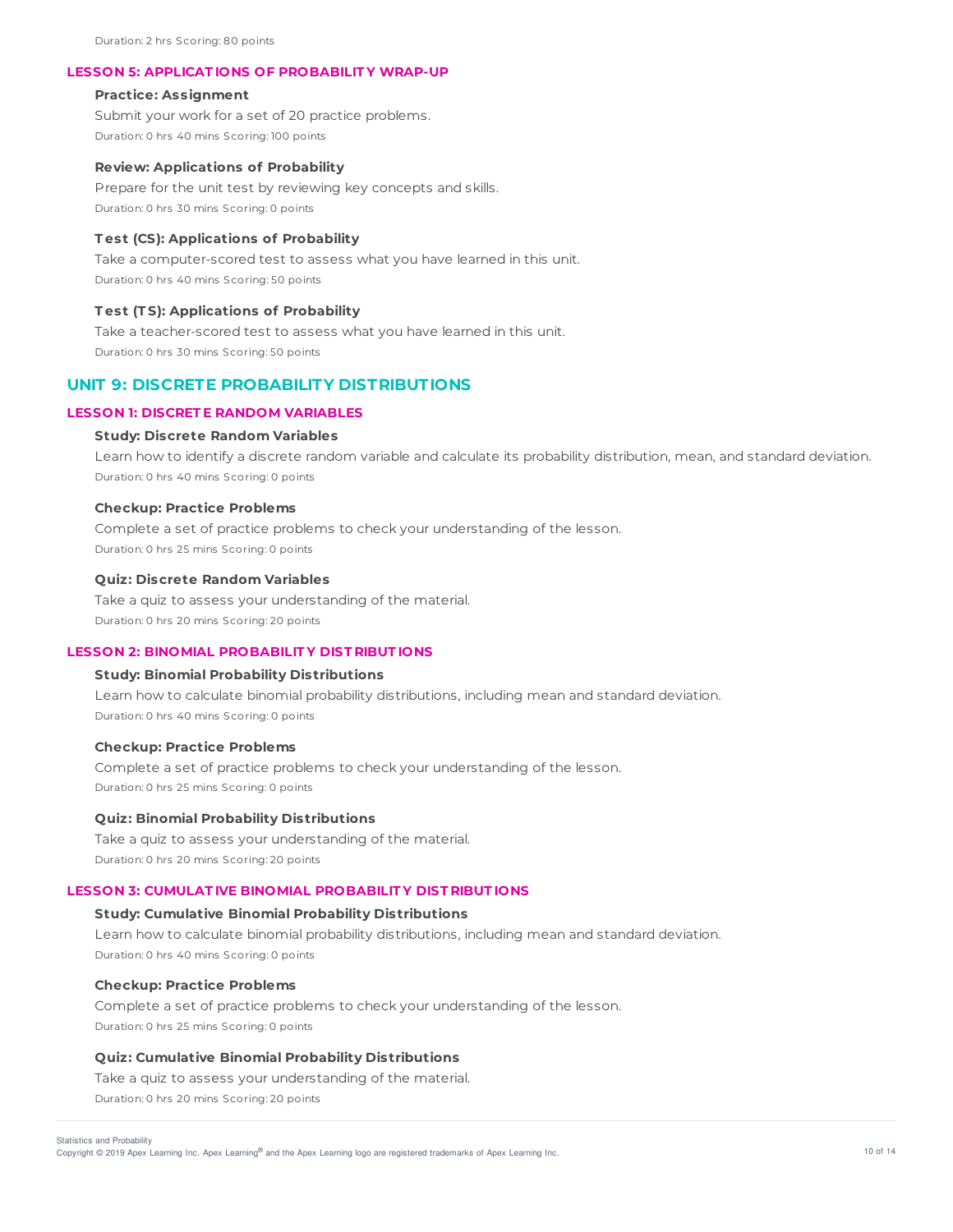## **LESSON 4: DISCRET E PROBABILIT Y DIST RIBUT IONS WRAP-UP**

#### **Practice: Assignment**

Submit your work for a set of 20 practice problems. Duration: 0 hrs 40 mins Scoring: 100 points

### **Review: Discrete Probability Distributions**

Prepare for the unit test by reviewing key concepts and skills. Duration: 0 hrs 30 mins Scoring: 0 points

### **T est (CS): Discrete Probability Distributions**

Take a computer-scored test to assess what you have learned in this unit. Duration: 0 hrs 40 mins Scoring: 50 points

# **T est (T S): Discrete Probability Distributions**

Take a teacher-scored test to assess what you have learned in this unit. Duration: 0 hrs 30 mins Scoring: 50 points

# **UNIT 10: CONTINUOUS PROBABILITY DISTRIBUTIONS**

#### **LESSON 1: CONT INUOUS RANDOM VARIABLES**

#### **Study: Continuous Random Variables**

Learn how to identify a continuous random variable and calculate its probability distribution. Duration: 0 hrs 40 mins Scoring: 0 points

## **Checkup: Practice Problems**

Complete a set of practice problems to check your understanding of the lesson. Duration: 0 hrs 25 mins Scoring: 0 points

#### **Quiz: Continuous Random Variables**

Take a quiz to assess your understanding of the material. Duration: 0 hrs 20 mins Scoring: 20 points

# **LESSON 2: NORMAL DIST RIBUT IONS**

### **Study: Normal Distributions**

Learn how to identify properties of a normal distribution and then apply these properties to determine probabilities with a table or graphing calculator. Duration: 0 hrs 40 mins Scoring: 0 points

# **Checkup: Practice Problems**

Complete a set of practice problems to check your understanding of the lesson. Duration: 0 hrs 25 mins Scoring: 0 points

#### **Quiz: Normal Distributions**

Take a quiz to assess your understanding of the material. Duration: 0 hrs 20 mins Scoring: 20 points

### **Discuss: Checking for Normal Probability Distributions**

Join a three- to five-question discussion to practice methods learned in this unit. Duration: 0 hrs 20 mins Scoring: 30 points

# **LESSON 3: Z-SCORES**

## **Study: <sup>z</sup>-Scores**

Learn how to identify properties of a normal distribution and then apply these properties to determine probabilities with a table or graphing calculator. Duration: 0 hrs 40 mins Scoring: 0 points

#### **Checkup: Practice Problems**

Complete a set of practice problems to check your understanding of the lesson. Duration: 0 hrs 25 mins Scoring: 0 points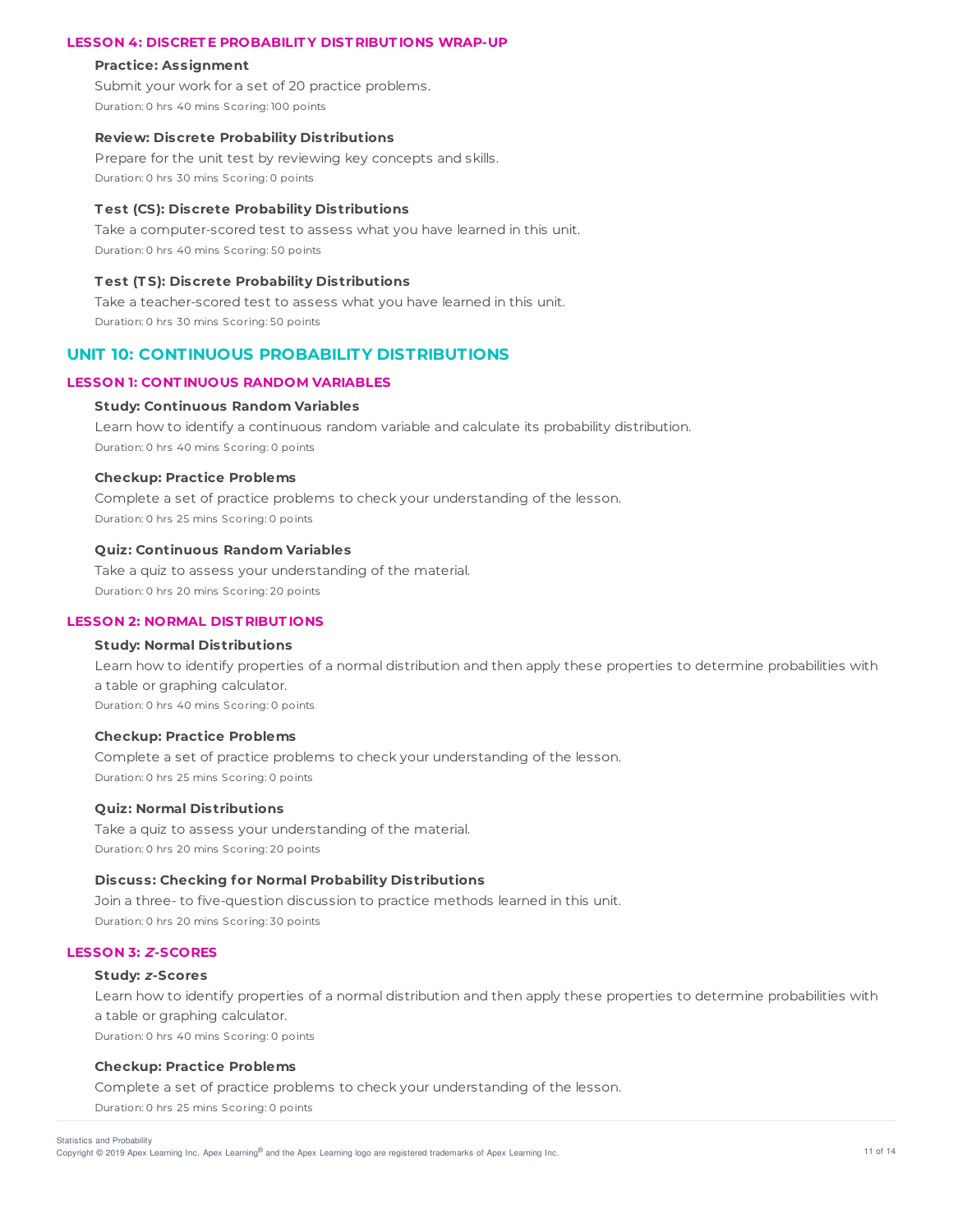### **Quiz: <sup>z</sup>-Scores**

Take a quiz to assess your understanding of the material. Duration: 0 hrs 20 mins Scoring: 20 points

## **LESSON 4: CONT INUOUS PROBABILIT Y DIST RIBUT IONS WRAP-UP**

### **Practice: Assignment**

Submit your work for a set of 20 practice problems. Duration: 0 hrs 40 mins Scoring: 100 points

### **Review: Continuous Probability Distributions**

Prepare for the unit test by reviewing key concepts and skills. Duration: 0 hrs 30 mins Scoring: 0 points

## **T est (CS): Continuous Probability Distributions**

Take a computer-scored test to assess what you have learned in this unit. Duration: 0 hrs 40 mins Scoring: 50 points

### **T est (T S): Continuous Probability Distributions**

Take a teacher-scored test to assess what you have learned in this unit. Duration: 0 hrs 30 mins Scoring: 50 points

# **UNIT 11: SAMPLE DISTRIBUTIONS AND CONFIDENCE INTERVALS**

### **LESSON 1: SINGLE SAMPLE MEANS**

### **Study: Single Sample Means**

Learn how to understand and apply the concepts and parameters of the central limit theorem to single sample mean distributions. Duration: 0 hrs 40 mins Scoring: 0 points

### **Checkup: Practice Problems**

Complete a set of practice problems to check your understanding of the lesson. Duration: 0 hrs 25 mins Scoring: 0 points

### **Quiz: Single Sample Means**

Take a quiz to assess your understanding of the material. Duration: 0 hrs 20 mins Scoring: 20 points

### **LESSON 2: SINGLE SAMPLE PROPORT IONS**

# **Study: Single Sample Proportions**

Learn how to understand and apply the concepts and parameters of the central limit theorem to single sample proportion distributions. Duration: 0 hrs 40 mins Scoring: 0 points

#### **Checkup: Practice Problems**

Complete a set of practice problems to check your understanding of the lesson. Duration: 0 hrs 25 mins Scoring: 0 points

## **Quiz: Single Sample Proportions**

Take a quiz to assess your understanding of the material. Duration: 0 hrs 20 mins Scoring: 20 points

#### **LESSON 3: CONFIDENCE INT ERVALS: SAMPLE MEANS**

#### **Study: Confidence Intervals: Sample Means**

Learn how to use large sample data to calculate and interpret a confidence interval for a population mean. Duration: 0 hrs 40 mins Scoring: 0 points

#### **Checkup: Practice Problems**

Complete a set of practice problems to check your understanding of the lesson. Duration: 0 hrs 25 mins Scoring: 0 points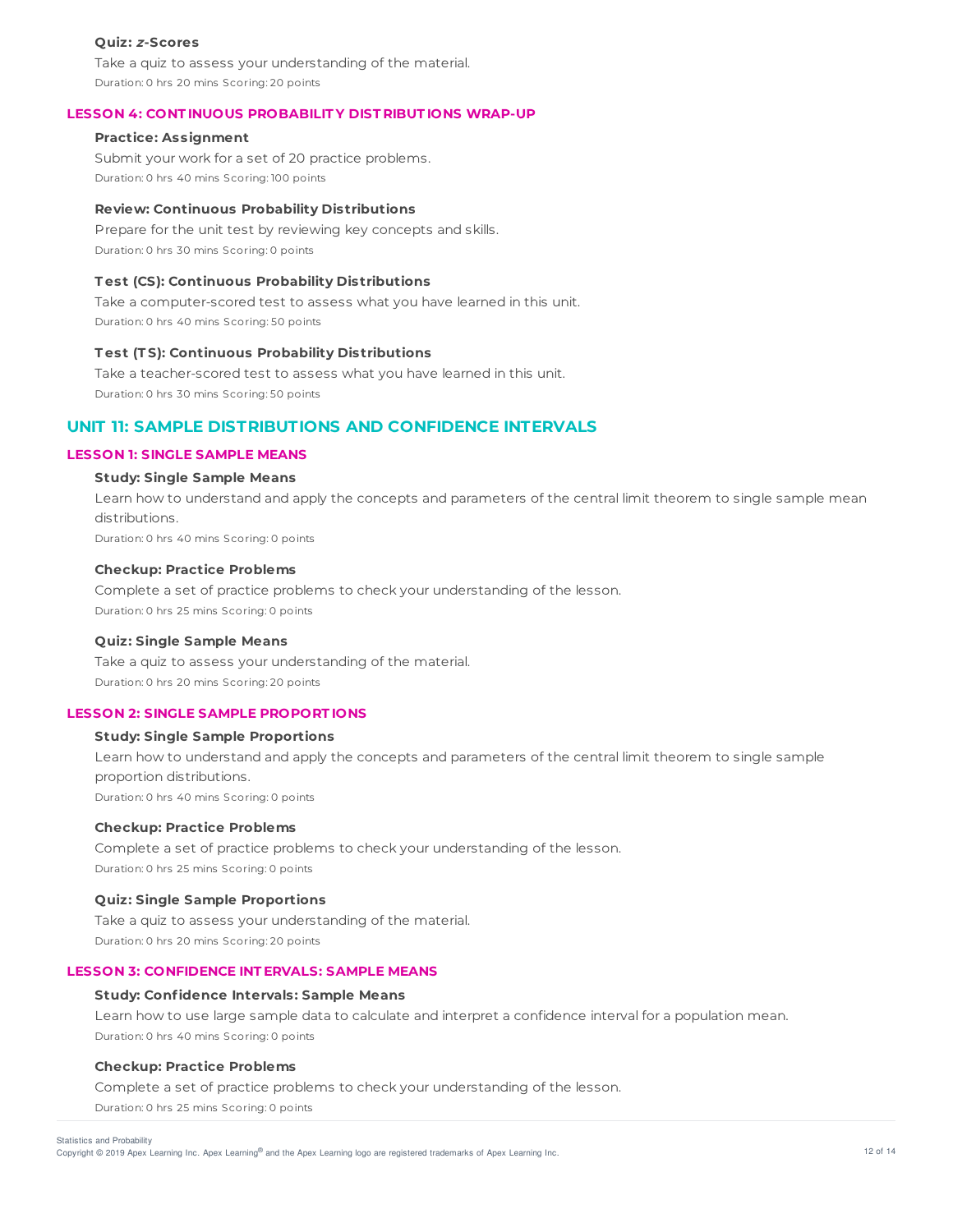### **Quiz: Confidence Intervals: Sample Means**

Take a quiz to assess your understanding of the material. Duration: 0 hrs 20 mins Scoring: 20 points

#### **LESSON 4: CONFIDENCE INT ERVALS: SAMPLE PROPORT IONS**

### **Study: Confidence Intervals: Sample Proportions**

Learn how to use large sample data to calculate and interpret a confidence interval for a population proportion. Duration: 0 hrs 40 mins Scoring: 0 points

#### **Checkup: Practice Problems**

Complete a set of practice problems to check your understanding of the lesson. Duration: 0 hrs 25 mins Scoring: 0 points

### **Quiz: Confidence Intervals: Sample Proportions**

Take a quiz to assess your understanding of the material. Duration: 0 hrs 20 mins Scoring: 20 points

### **LESSON 5: EVALUAT ING ST AT IST ICAL ST UDIES**

### **Study: Evaluating Statistical Studies**

Learn how to evaluate the design of a study, the appropriateness of its analysis, and the validity of its conclusions. Duration: 0 hrs 40 mins Scoring: 0 points

#### **Checkup: Practice Problems**

Complete a set of practice problems to check your understanding of the lesson. Duration: 0 hrs 25 mins Scoring: 0 points

### **Quiz: Evaluating Statistical Studies**

Take a quiz to assess your understanding of the material. Duration: 0 hrs 20 mins Scoring: 20 points

### **Discuss: Analyzing Real-World Reports**

Join a three- to five-question discussion to practice methods learned in this unit. Duration: 0 hrs 20 mins Scoring: 30 points

# **LESSON 6: SAMPLE DIST RIBUT IONS AND CONFIDENCE INT ERVALS WRAP-UP**

### **Practice: Assignment**

Submit your work for a set of 20 practice problems. Duration: 0 hrs 40 mins Scoring: 100 points

### **Review: Sample Distributions and Confidence Intervals**

Prepare for the unit test by reviewing key concepts and skills. Duration: 0 hrs 30 mins Scoring: 0 points

### **T est (CS): Sample Distributions and Confidence Intervals**

Take a computer-scored test to assess what you have learned in this unit. Duration: 0 hrs 40 mins Scoring: 50 points

# **T est (T S): Sample Distributions and Confidence Intervals**

Take a teacher-scored test to assess what you have learned in this unit. Duration: 0 hrs 30 mins Scoring: 50 points

# **UNIT 12: SEMESTER 2 REVIEW AND EXAM**

### **LESSON 1: SEMEST ER 2 REVIEW AND EXAM**

### **Review: Wrap-Up and Review**

Prepare for the course exam by reviewing key concepts covered in this course. Duration: 1 hr Scoring: 0 points

#### **Exam: Semester 2 Exam**